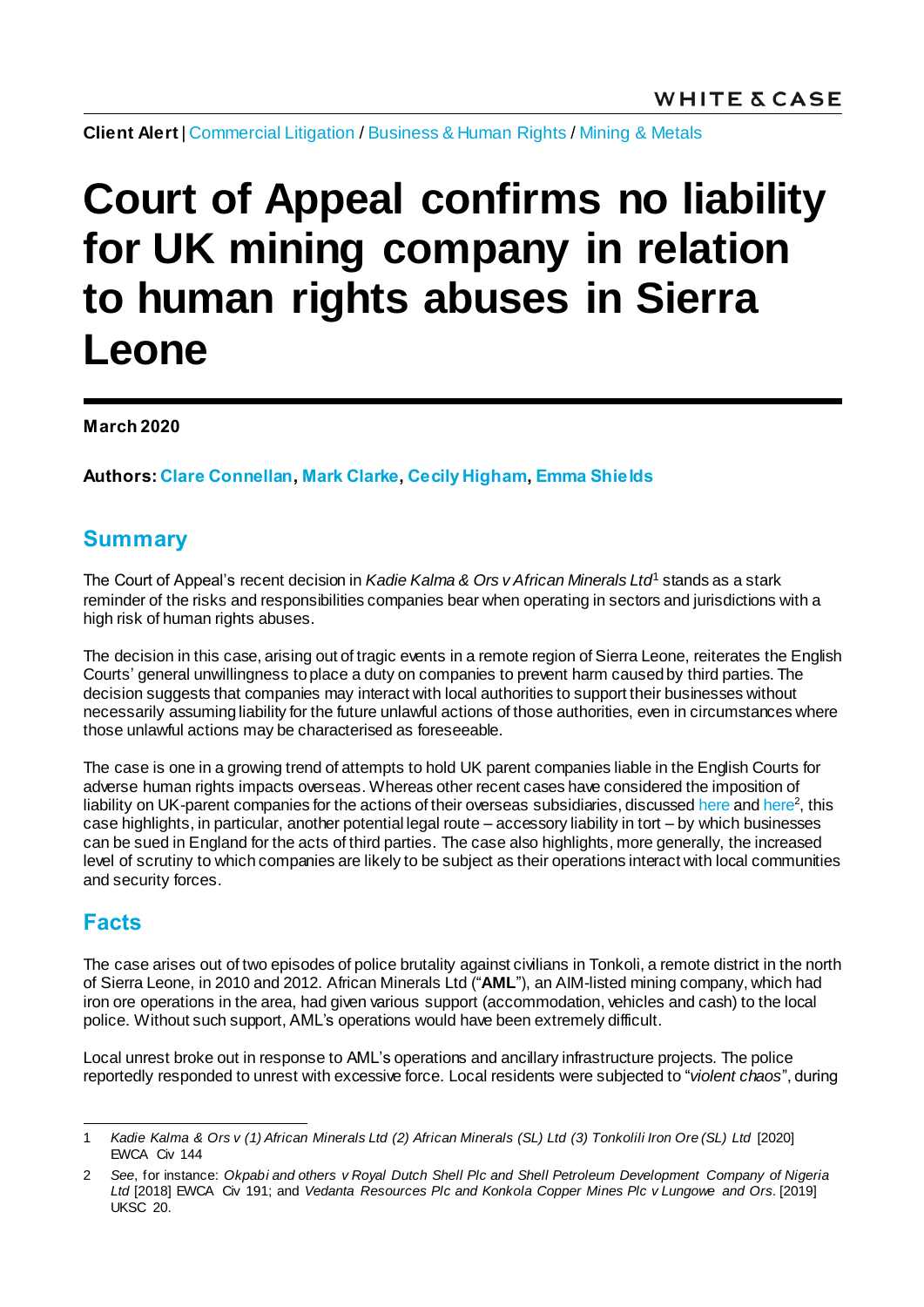the course of which, many were "*variously beaten, shot, gassed, robbed, sexually assaulted, squalidly incarcerated and, in one case, killed*".<sup>3</sup>

## **The High Court Decision<sup>4</sup>**

142 Tonkoli residents, all of whom had been affected by the violence, brought proceedings in the English High Court against AML and other entities<sup>5</sup>. They argued that the defendants should be held liable under English<sup>6</sup> common law (in vicarious liability, negligence, procurement liability, and accessory liability) for the harm committed by the police due to AML's (and its employees') alleged direct involvement in, failure to prevent, or encouragement of, the violence.

The High Court rejected all of the claims,<sup>7</sup> finding that:

- as a matter of fact, AML and its employees had not participated in or procured the wrongdoing (*i.e.*, there was no vicarious or procurement liability);
- as a matter of fact, AML had not intended that the police use excessive violence (*i.e.*, there was no accessory liability by reason of common design) $^8$ ; and
- AML had not breached any duty of care. The Court on this point followed the established position under English law that a Defendant will not be liable for acts of third parties unless certain exceptions apply (*e.g.*, creating the danger) (*i.e.*, there was no negligence).

## **Grounds of Appeal**

The Claimants appealed against the first instance decision on five grounds, centred on three topics: accessory liability; duty of care; and causation:

### **(i) Accessory liability by reason of common design**

The Claimants argued that the Court should have inferred from the AML's provision to the police of "*money, vehicles and accommodation*", or the activities of its employees, that AML had intended the police "*to quash protest if need be by the use of excessive violence*" (emphasis added), such that they had a "*common design*" with the police to justify the imposition of accessory liability.

#### **(ii) Existence of a duty of care in negligence**

Further, the Claimants' case was that the Judge had taken the wrong approach in treating this case as a "*pure omissions*" case (as explained below). Instead, the Judge should have applied a less restrictive inquiry and found that AML owed a self-standing duty of care, according to more general tort principles.

The Claimants submitted that, in the alternative, if this was a "*pure omissions*" case, the Judge should have imposed liability in any event, on the basis that AML had been involved in the creation of the danger.

l

<sup>3</sup> at paragraph 2.

<sup>4</sup> [2018] EWHC 3506 (QB).

<sup>5</sup> The entities having inherited relevant rights and obligations from AML.

<sup>6</sup> While the law of Sierra Leone applied to the dispute, the parties agreed that the law of Sierra Leone could be treated as being identical to English law .

<sup>7</sup> In a 92 page decision, after a 24 day long trial , the first w eek of w hich had seen the English Court sitting in Sierra Leone, understood to be the first time an English judge had travelled overseas to hear allegations of human rights abuses against a UK company, and having examined a huge volume of argument and evidence.

<sup>8</sup> In particular, the Court noted that the Claimants had failed to prove that AML's support to the police w ent beyond "encouragement to do a proper job w ith proportionate enthusiasm" into the realm of "giving instructions to deploy unlaw ful means".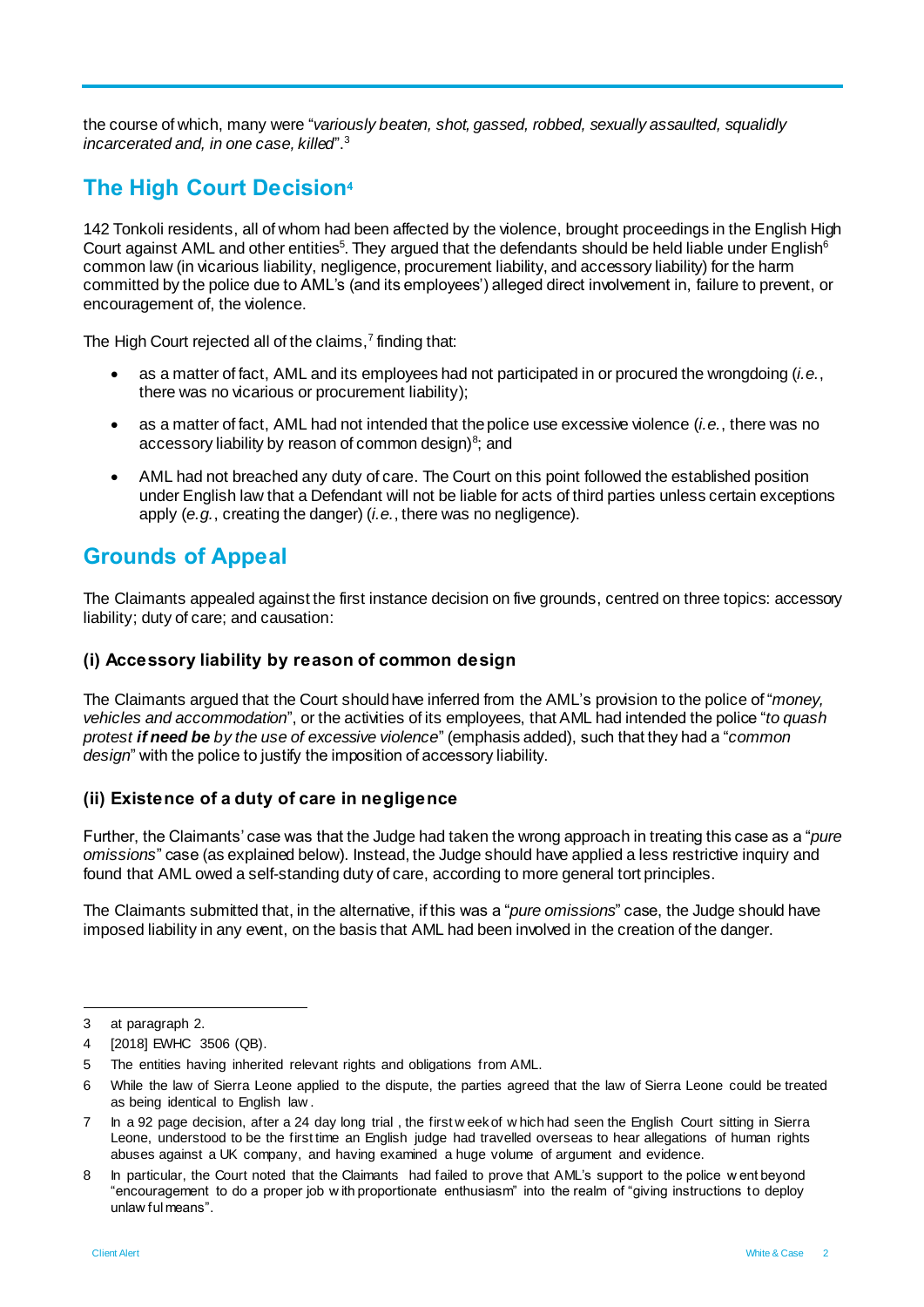### **(iii) Causation in negligence**

The Claimants asserted that the Judge had been wrong to consider whether each (hypothetical) breach individually caused the harm. Instead, they argued that he should have considered whether, taken cumulatively, the breaches caused the harm.

## **The Appeal Decision**

The Court of Appeal dismissed the appeal in its entirety. Coulson LJ, who delivered the leading judgment, made clear that the High Court's findings as to the facts of AML's involvement were not susceptible to dispute.<sup>9</sup> On the five grounds asserted by the Claimants, Coulson LJ found as follows:

#### **(i) No Common Design**

Coulson LJ provided a useful reminder of the relevant English law authorities on accessory liability in tort, namely:

- A defendant may be liable in tort for a wrong committed by another where the defendant and the wrongdoer intend the same objective by the commission of the wrong, *i.e.*, the wrong is the means to achieve a "*common design*".
- Accessory liability in tort is far narrower than in criminal law. While in criminal law one may be liable as an accessory if one foresees the harm of the act, in tort, one must actually intend the harm. Coulson LJ repeated the example cited by the Court of Appeal in *Fish & Fish v Sea Shepherd UK<sup>10</sup>* that: "*selling a person a gun knowing that the person will use it to kill someone else will make the seller an accessory to murder but it will not in itself make him liable in tort*".

Coulson LJ found that this limb of the appeal was "*based squarely on foreseeability*". <sup>11</sup> In providing resources to the police, AML may have *foreseen* that the police might have used excessive violence to quash unrest, but this had not been their intention. Holding that he considered foresight to be "*a very different thing from intent*" <sup>12</sup>, Coulson LJ found that, following the authorities on common design, foreseeability could not justify the imposition here of accessory liability.

Putting aside the trial Judge's finding as to *actual* intention, Coulson LJ considered that it was possible, in theory, for accessory liability in tort to be made out on the basis of an *inferred* intention. However, this would only be possible where the conduct justifying the inference does so very clearly. Coulson LJ recalled *Shah v*  Gale<sup>13</sup>, and observed that, by way of example, directing an aggressor to the house of someone you wanted "*beaten up*" <sup>14</sup> would be a sufficiently clear implication of a common design to cause harm. Nothing in AML's conduct gave rise to such inference.

Instead, it seemed more likely to Coulson LJ that AML's provision of facilities to the police was "*consistent with the prudent exercise of the respondents' duties to their employees and… to do all they could to ensure that peace was kept*".<sup>15</sup>

Coulson LJ noted an overarching "*fundamental flaw*" in the Claimants' case on common design as penalising AML for calling for help: "*a party who calls on the services of the police to restore law and order cannot be* 

15 At paragraph 104.

l

<sup>9</sup> Coulson LJ noted scale of the task already undertaken by the High Court and the English law position that an appellate court w ill not interfere w ith any finding of fact of a low er court, unless such finding cannot reasonably be explained or justified.

<sup>10</sup> Fish & Fish v Sea Shepherd UK [2013] EWCA Civ 544; [2015] UKSC 10.

<sup>11</sup> At paragraph 85.

<sup>12</sup> At paragraph 85.

<sup>13</sup> Shah v Gale [2005] EWHC 1087 (QB).

<sup>14</sup> At paragraph 100.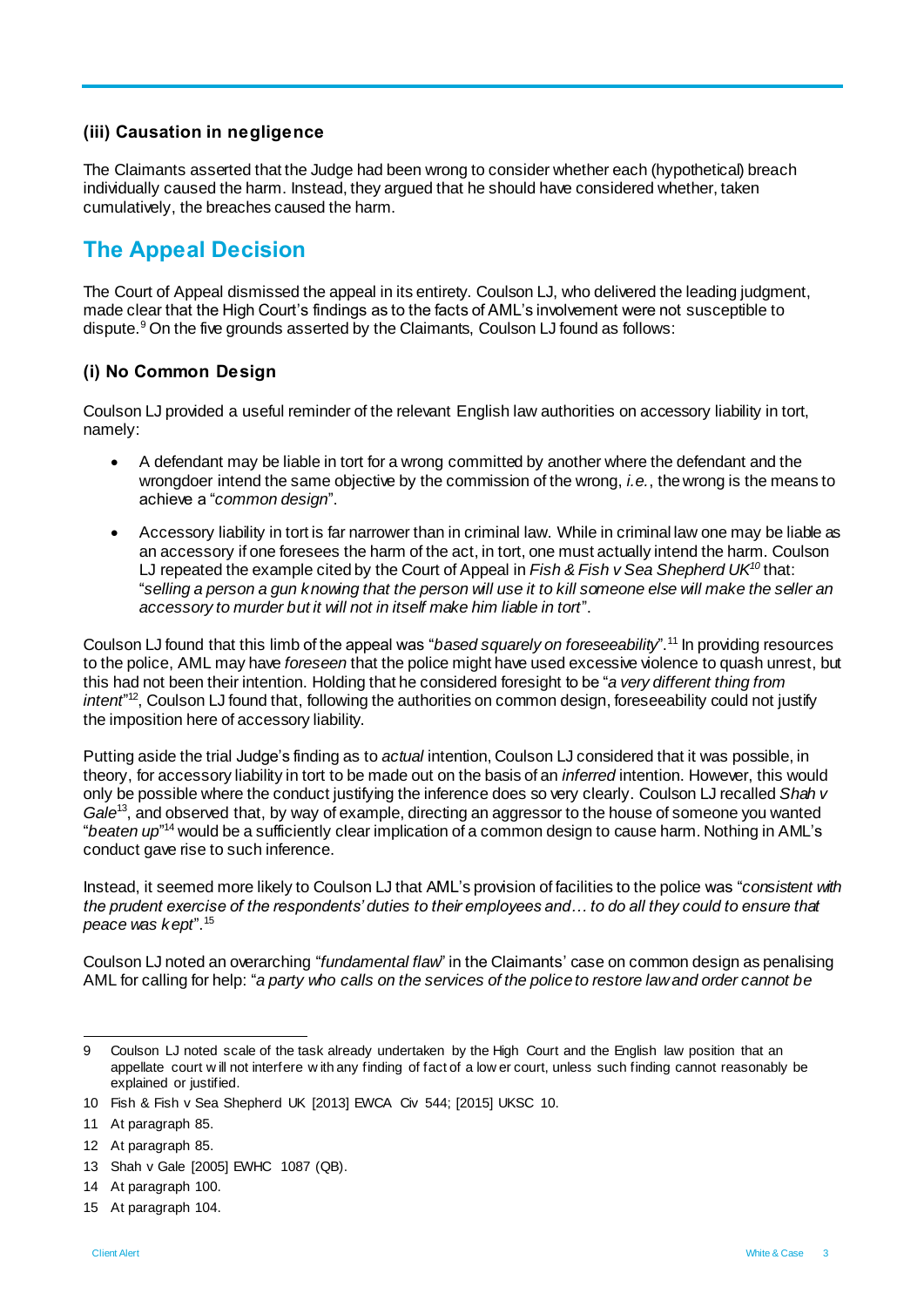*liable in tort for the actions of the police simply because it is foreseeable that the police may use excessive force to achieve that result… That is not the law*".<sup>16</sup>

#### **(ii) No Duty of Care**

Coulson LJ, disagreeing with the Claimants, went further than the High Court and classified this case as a "*case of pure omissions*".<sup>17</sup> He found that AML had not carried out any relevant activity to cause the loss. Since the general rule holds that there is no liability in negligence for the acts of third parties, AML could, therefore, only be liable for the acts of the police if it itself had created the danger. The provision of money, vehicles and accommodation was not a breach of any duty; indeed "*such assistance was… common in Sierra*  Leone"<sup>18</sup> (and, the decision implied, lawful).<sup>19</sup> While AML had not prevented the loss, it had not been under any duty to do so (and the assistance it did provide to the police, Coulson LJ considered, had most likely mitigated the violence)

Coulson LJ went on to consider whether, ignoring its conclusion above, a freestanding duty of care could exist. He reiterated the basic legal ingredients for a duty of care: (1) foreseeability; (2) proximity; and (3) that it is fair, just and reasonable to impose a duty. The Claimants' case failed on (2) and (3). $^{20}$ 

- As to (2), the Claimants were or could be all residents living in a large and remote geographical area, with no apparent limits on the physical boundaries of that area, and were not said to be at an enhanced or special risk. There were no unique factors sufficient to establish proximity with AML.
- In the circumstances, as to (3), it would not be fair, just and reasonable to impose a duty on AML to protect "*a large group of inhabitants of Sierra Leone from their own police force*".<sup>21</sup> It would not be fair for AML to "*take over the liability and responsibility*" of the police. <sup>22</sup>

#### **(iii) No Causation / Breach**

The trial Judge had concluded that each of the alleged breaches (*e.g.*, failing to carry out a risk assessment and failing to liaise with the police to reduce the risk of abuse) were of no causative effect. Following from that conclusion, Coulson LJ held there was no basis for the conclusion that the sum of these breaches caused the loss: "*nought plus nought plus nought usually equals nought*".<sup>23</sup> Again, Coulson LJ emphasised the trial Judge's conclusion that it was not any intervention or failure to act by AML that caused the harm, but the "*fear, ill-discipline, anger and testosterone*" of the police that was to blame.<sup>24</sup>

## **Comment**

This decision falls into a trend of recent cases that have attempted to hold UK-registered corporations liable in the English Courts for harm suffered overseas, due to the acts of their subsidiaries or third parties. This trend will likely continue, given the increasing expectation on companies to conduct their business in pursuit of best

l

20 Even though it could be made out, it is trite law that (1) foreseeability alone does not alone create a duty of care (see paragraph 139).

- 22 At paragraph 147.
- 23 At paragraph 165.
- 24 At paragraph 168.

<sup>16</sup> At paragraph 103.

<sup>17</sup> At paragraph 125.

<sup>18</sup> At paragraph 124.

<sup>19</sup> Although this w as not an issue on appeal, the Court of Appeal also described such assistance as "*reasonable and proportionate*" (see paragraph 146). The High Court had implied that the assistance w as law ful in the circumstances: although it had been unlaw ful for the police to demand such assistance, the assistance constituted "pragmatic incentives and not bribes to achieve tortious ends". The law fulness of any assistance w ill turn on the particular circumstances of that assistance and w e w ould encourage companies to limit their assistance to w hat is explicitly allow ed by local law and, in any case, take advice as to the law fulness of that assistance. From an English law perspective, this is particularly important to avoid any offence under the UK Bribery Act 2010 – pursuant to w hich an English company may be liable for failing to prevent bribery, *e.g.*, by an overseas subsidiary.

<sup>21</sup> At paragraph 147.